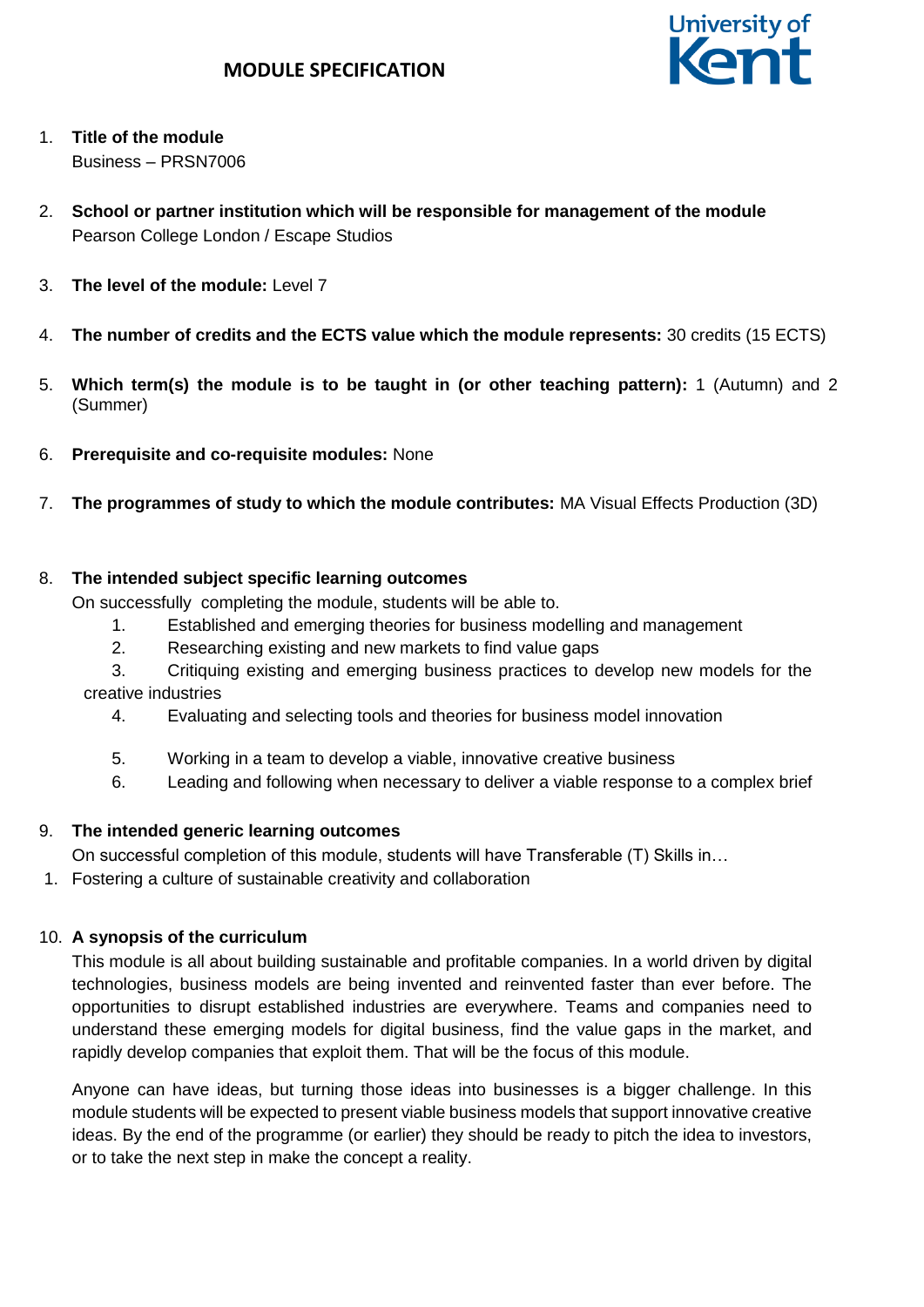# **MODULE SPECIFICATION**



Through inspirational lectures and seminars, and weeks of experimentation, success, and failure, students and teams will learn how to make viable businesses that support the development of innovative products and services.

Keywords: Business, innovation, startups, viability, business models, investment, culture

Outline syllabus:

- Business modelling
- Startup/SME basics
- Finance and legal
- Purpose-driven business
- Pitching to investors

#### 11. **Indicative Reading List**

#### *Recommended*

- *Blue Ocean Strategy*, W. Chan Kim, Harvard Business Review Press (2015)
- *Zag: The #1 Strategy of High-Performance Brands*, Marty Neumeier, New Riders (2006)
- *The Lean Startup: How Constant Innovation Creates Radically Successful Businesses*, Eric Ries, Portfolio Penguin (2011)
- *Creativity, Inc.*, Ed Catmull, Bantam Press (2014)
- Start With Why, Simon Sinek, Penguin (2011)

#### *Electronic*

- <http://www.businessmodelgeneration.com/>
- <http://www.techstars.com/>
- <http://www.oxygenaccelerator.com/>
- <http://www.thehappystartupschool.com/>
- [http://www.startupdonut.co.uk](http://www.startupdonut.co.uk/)
- <http://www.wired.com/category/business>
- <http://www.forbes.com/>
- <http://startups.co.uk/raising-finance/>
- <https://www.gov.uk/starting-up-a-business/get-funding>

#### 12. **Learning and Teaching Methods, including the nature and number of contact hours and the total study hours which will be expected of students, and how these relate to achievement of the intended module learning outcomes**

Learning and teaching takes place through four key modes of delivery. These provide a blend of technical skills training, exploration of theory and praxis, application in the studio, and self-directed study and development time. The balance differs depending on the type of module. This module takes place almost exclusively in a studio environment. Knowledge, skills and understanding are supported by skills sessions and tutorials, and advanced through practice-based learning, experimentation and reflection.

| Skills Sessions | c. $10$ hrs |
|-----------------|-------------|
| Tutorials       | c. $40$ hrs |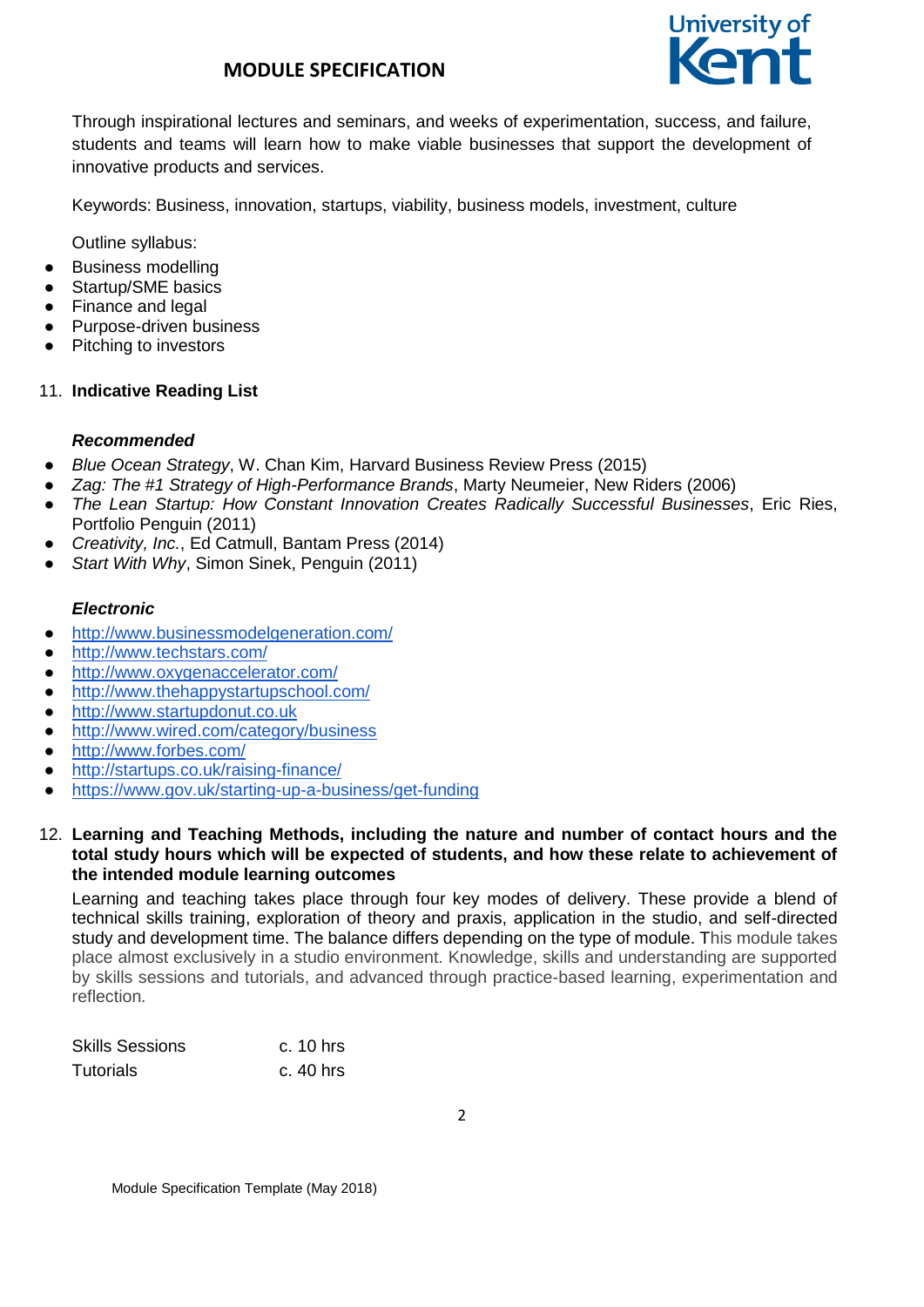

| Total         | 300 hours  |
|---------------|------------|
| Self-Directed | $c.0$ hrs  |
| Studio Time   | c. 250 hrs |

#### 13. **Assessment methods and how these relate to testing achievement of the intended module learning outcomes**

Formative assessment will be provided throughout the module, both in terms of feedback on work in progress during Skills Sessions.

This module is delivered across the whole stage, fully integrated into each of the four phases. Given the integrated nature of the phases and modules, students are assessed on each of the four core modules at the end of each phase (explore, ideate, accelerate, incubate).

#### **Assignment 1: Explore (25%)**

The assessment will test Learning outcomes K1, K2, I1, I2As a group, students produce and present research and initial proposals on the business aspects of the project in several 1-on-1 Crits to tutors, industry, and peers. This must include detailed research into start-up costs, revenue model and sustainability aspects setting the work in context of the current theory and practice of business, along with extensive evaluation of alternative strategies.

#### **Assignment 2: Ideate (25%)**

The assessment will test Learning outcomes I1, I2, S1, S2, T1The groups produce and present a full proposal for the next stage of development at a Studio Crit, including a comprehensive coverage of the resources and financial aspects appropriate to the nature of the project, including details of the how these will be resourced.

#### **Assignment 3: Accelerate (25%)**

The assessment will test Learning outcomes S1, S2In their teams, students present the current state of the project at a Panel Crit, including evaluations of business strategy and justifications for adaptations relative to the original proposal, together with a full set of recommendations for the next phase.

#### **Assignment 4: Incubate (25%)**

The assessment will test Learning outcomes S1, S2, T1Students present their final project outcome in the context of the business model adopted with particular reference to sustainability. They will demonstrate how they have met each of the learning outcomes required and offer proposals for how the future development of the project may be implemented.

#### 14. *Map of Module Learning Outcomes (sections 8 & 9) to Learning and Teaching Methods (section12) and methods of Assessment (section 13)*